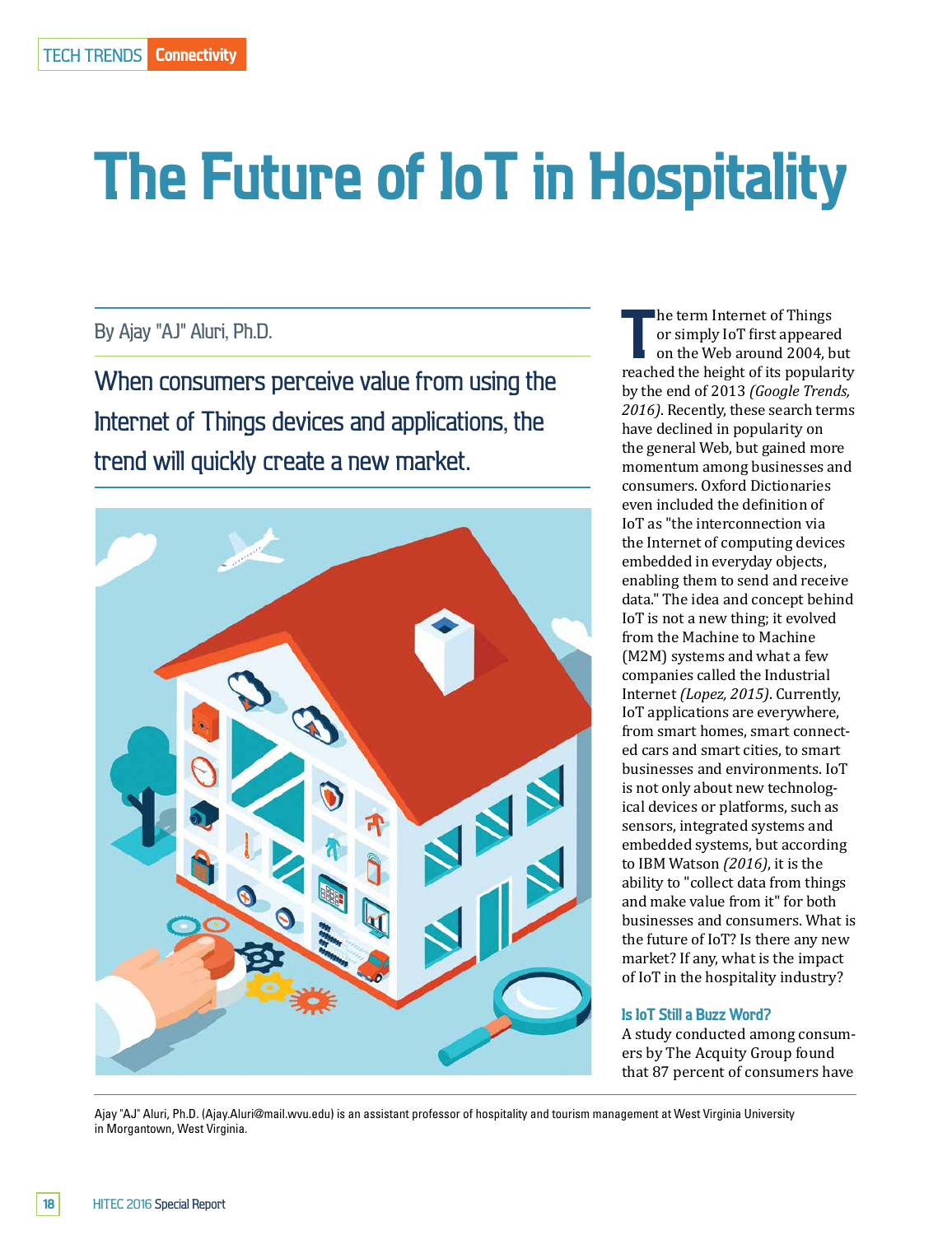not heard of the term "Internet of Things" *(Accenture, 2014)*. In contrast, in the business world, Gartner's *(2015a) Hype Cycle for Emerging Technologies* specified that IoT is at the top of the curve when it comes to business expectations, at the peak of inflated expectations and high levels of interest, and will soon reach the disillusionment stage, with a potential for significant impact on the future of business in the next five to 10 years. Therefore, there is clearly a discrepancy between businesses and consumers regarding the future of IoT. According to Cisco, the number of things connected to the Internet exceeded the number of people on earth during 2008, and is projected to reach 50 billion things by 2020 *(Evans, 2011)*. Alternatively, Gartner's *(2015b)* research forecasted that there would be 6.4 billion connected things in 2016 and that number will reach 20.8 billion devices by 2020. Whether it's 50 or 20 billion, these connected things will not only simplify the number of devices individuals will need to use in the future, but also enhance the way one device can work with the network of interconnected things. Furthermore, a study conducted by the Pew Research Center stated that the Internet of Things will thrive by 2025 and will be part of the digital life of most consumers *(Anderson & Rainie, 2014)*. Hence, IoT platforms can revolutionize the way businesses connect with customers and collect data to create experiences and value, and provide new ways for customers to configure their devices and communicate with businesses and the world around them.

### **What is the Future of IoT?**

Before we explore the future of IoT, we need to examine current business trends. Cearley *(2016)*

of Gartner Research identified two technology trends: the Digital Business (DB), self-described as "merging real and virtual worlds to deliver new and advanced services to internal users and customers," and Algorithmic Business (AB), "an extended version of DB, using algorithms to encapsulate knowledge and analysis of data." IBM researchers identified another trend Gartner did not mention, what they call Cognitive Business (CB), the ability to "create new customer experiences, reinventing operations and transforming business" *(IBM Watson, 2016)*. While CB focuses more on the relationship between man and machine, there is a final critical trend sector that is missing, one that I would call the Behavioral Business (BB), the ability to interpret consumer behavior in society and with the environment in both human-human (HHI) and human-computer (HCI) interactions. In fact, BB would bridge the gap and bring insights into current and future consumer behavior that is enhanced through the data provided by digital, algorithmic, and cognitive business. It has the potential to create unique customer value apart from experiences. In summary, all four quadrants of business (AB, BB, CB and DB) are necessary to foresee the success of IoT in the future.

The research on IoT is still in its infancy; however, there are a couple of major studies regarding con-

## HITEC 2016 Speaker

**Wednesday, June 22 11:00 – 11:15 a.m., Booth #151 Tech Talk** | **The Internet of Things: Consumer Behavior Insights for the Hospitality Industry**

sumer intentions to purchase IoT devices and industry projections in the IoT market. According to The Acquity Group, the top three IoT devices consumers are expected to purchase include smart thermostats, connected security systems and smart refrigerators *(Accenture, 2014)*. The other connected devices mentioned in this study, as they appear, include wearable fitness devices, smartwatches, self-driving vacuum cleaners, wearable headsup displays and smart clothing. As wearable fitness devices and smart watches are catching on among the mainstream consumers, these other IoT devices are expected to be completely adopted in the next five to 10 years. In the wearable market in the next two years, Bluetooth headsets, smartwatches and wristbands are projected to sell more units in the market *(Gartner, 2016)*. Other devices that are expected to sell successively include sports watches, other fitness monitors, chest straps, head-mounted displays, smart garments and body-worn cameras. Most of these devices for both consumers and businesses are designed to either integrate with mobile smart phones or just connect to individ-

# **Internet of Things**

The Internet of Things extends Internet connectivity beyond traditional devices like desktop and laptop computers, smart phones and tablets to a diverse range of devices and everyday things that utilize embedded technology to communicate and interact with the external environment, all via the Internet.

*(Webopedia; www.webopedia.com)*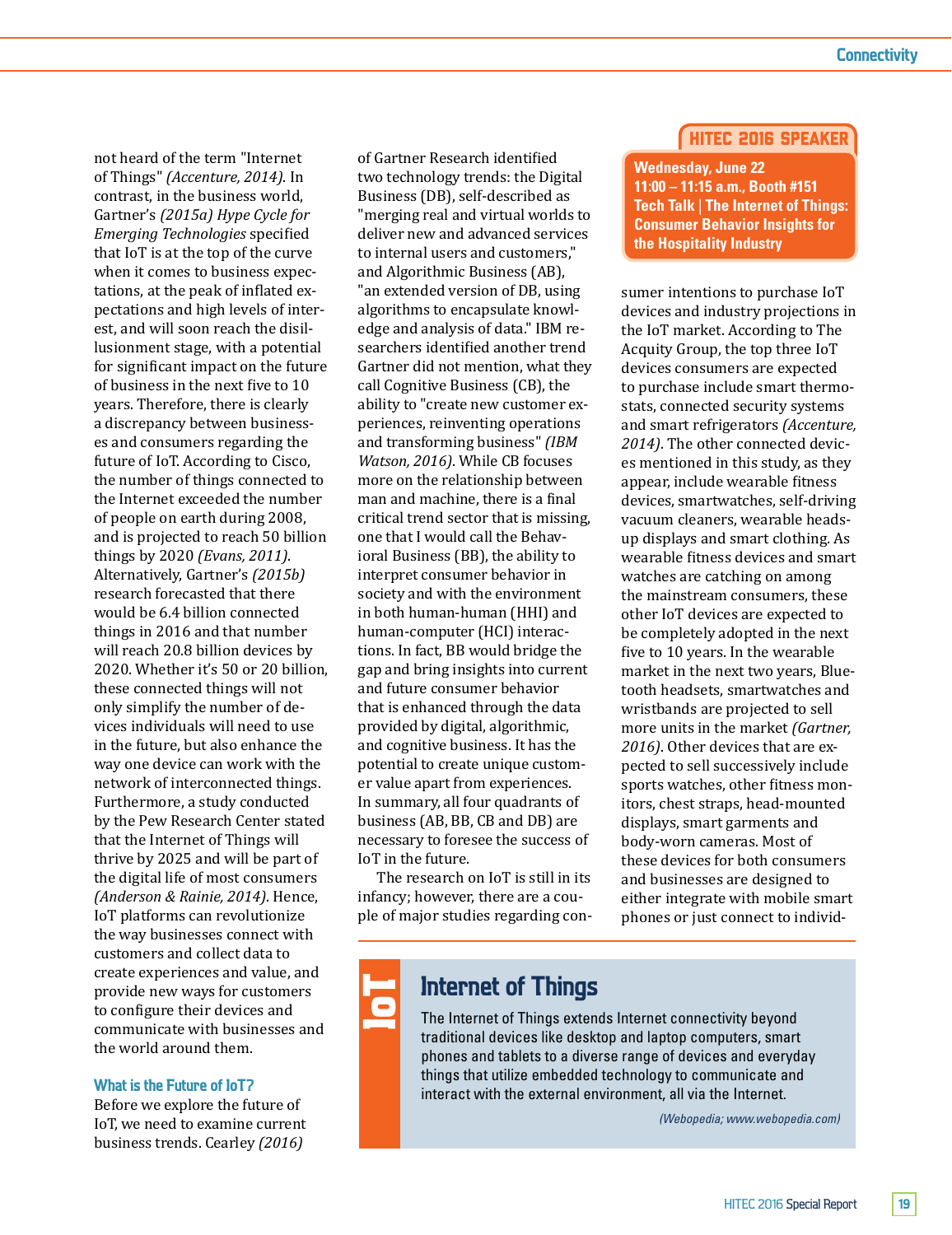uals to monitor specific information. Nevertheless, the stand-alone IoT devices and applications will significantly impact IoT adoption in the near future.

Then again, consumers have raised several concerns that will hinder the future of IoT. For instance, regarding the smart home, some of the barriers to the adoption of IoT include lack of perceived value, concerns about price and concerns of privacy *(Accenture, 2014)*. As another example, smart glasses have the potential to connect with other IoT devices not only for personal use, but also as a way consumers connect to businesses. As Virtual Reality (VR) devices are getting more affordable, the focus has been increasingly on Augmented Reality (AR), because these devices can transform the way users connect to the IoT devices and compute. For instance, AR offers hands-free and simple voice commands that allow users to integrate multiple devices, connect and access multiple IoT devices around them in a 3D platform. A study conducted by Aluri *(2015)*  at HITEC 2014, uncovered that a significant number of consumers are concerned with the cost of the device (88 percent), battery life (74 percent), lack of personalized AR apps (63 percent), the physical discomfort of wearing the device (63 percent) and privacy issues (52 percent). In the next few years, AR devices with built-in neuro-science interfaces will be stand-alone devices such as smart glasses, and will allow users to integrate and connect to multiple devices and IoT applications. Consequently, consumers may be willing to use IoT devices and connect them through stand-alone wearables, whether smart watches or smart glasses, when value-added experiences can be had with the built-in artificial intelligence.

#### **IoT in the Hospitality Industry**

In the hospitality industry, IoT applications should be embraced among businesses, and building this platform is necessary for innovators and early explorers of IoT devices to adopt them. Using the data from the early adopters, hospitality businesses can create value from it by offering unique experiences through the IoT services and products. The first step to the future of IoT among businesses is to embrace the Internet and Wi-Fi as the source of valuable consumer data for creating new customer experiences, no longer just for customer personal use. Using IoT devices requires reinventing operations and transforming business processes to customize and personalize products and services to individual customers. In the next two years, most smart phones will be capable of accessing Super Wi-Fi, that is, the TV white space network which uses unused TV broadcast frequencies. It is important that hospitality businesses embrace Super Wi-Fi, which is more affordable and offers big bandwidth, a 1,400 foot range, four times the distance, and 16 times the coverage area when compared to regular Wi-Fi *(Belcher, 2016)*. Also, Super Wi-Fi offers up to a five mile range at a higher power, with signals that effectively navigate physical obstructions and provide in-building penetration. This Super Wi-Fi platform will change the way hotels, restaurants, theme-parks and tourism destinations offer free Wi-Fi, collect user data and create value-added experiences.

According to a study conducted by the Pew Research Center, "the internet will become like electricity that is less visible, yet more deeply embedded in people's lives for good and ill" *(Anderson & Rainie, 2014)*. Wearables have the

capability to change the way we compute — a solution to integration of multiple devices in a Super Wi-Fi platform. This Super Wi-Fi platform will enable every connected device in the IoT platform to access everything from one wearable device without the need to change devices or networks, and will be able to seamlessly embed and integrate multiple devices and applications, and connect with other IoT devices to send, receive and share information. Consequently, users will be able to use stand-alone wearable devices driven by a neuroscience interface, connect with IoT devices that are built-in with artificial intelligence, and integrate devices seamlessly for value added experiences. On the other hand, hospitality businesses will be able to use data from IoT devices to create new customer experiences, reinvent operations by merging real and virtual data, and use algorithms to encapsulate knowledge and analysis of data to deliver new and advanced services to both employees and customers *(Cearley, 2016; IBM Watson, 2016)*. In fact, the IoT platform is the answer to scientific management in the digital life a "shortcut" to get things done efficiently and effectively for both consumers and businesses.

*Imagine this scenario:* guests will access devices in a connected smart home, and as they near the hotel, their connected smart car will share personal information with the guest services. Then guest services will use this data to offer personalized services, share room information and access, and allow guests access to the room seamlessly with their personal wearable device and customize their experience with the guest room and IoT devices. Furthermore, depending on the guest's personal settings and updates from the calendar, an